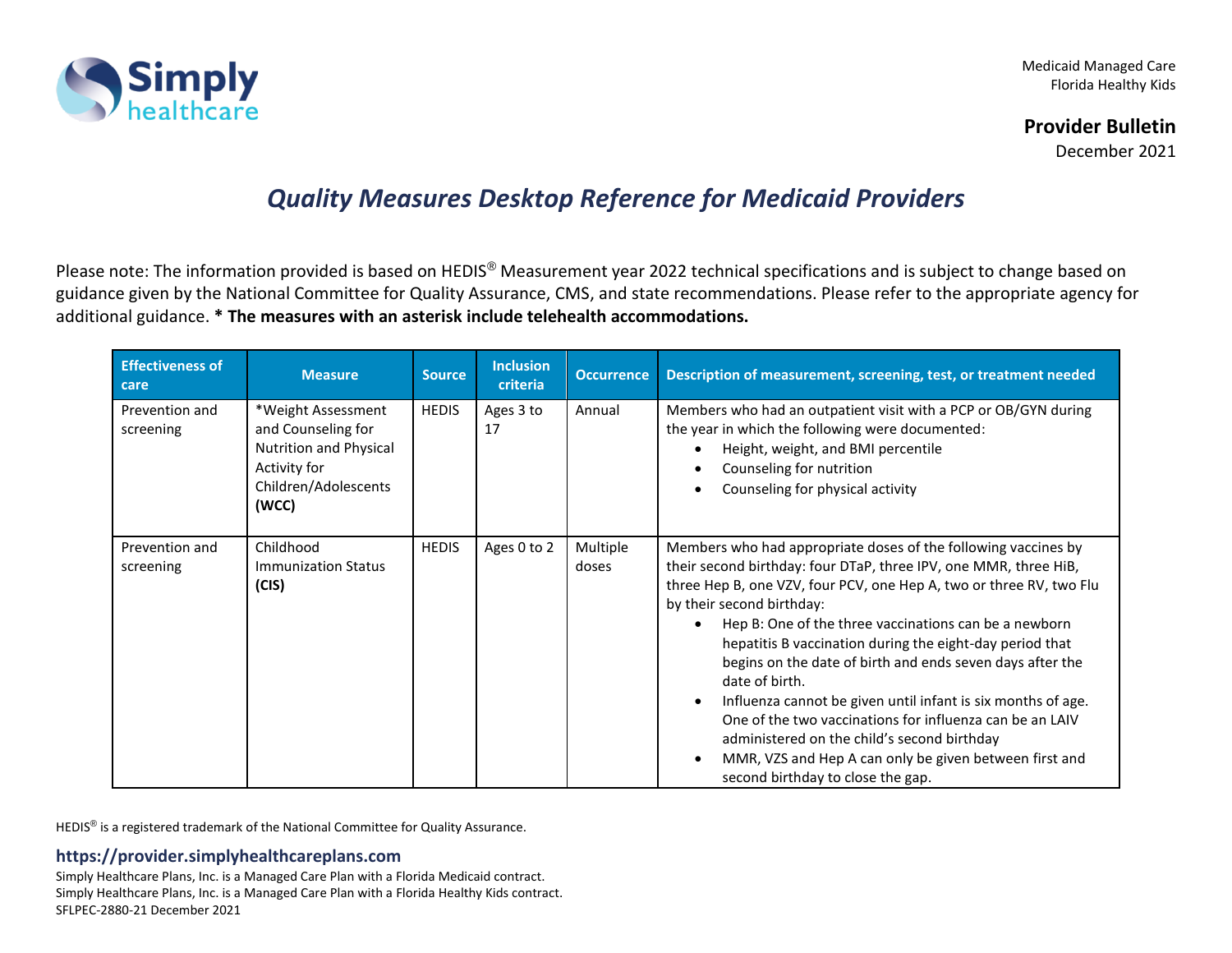# Simply Healthcare Plans, Inc. *Quality Measures Desktop Reference for Medicaid Providers* Page 2 of 16

| <b>Effectiveness of</b><br>care | <b>Measure</b>                             | <b>Source</b> | <b>Inclusion</b><br>criteria                             | <b>Occurrence</b>                                                         | Description of measurement, screening, test, or treatment needed                                                                                                                                                                                                                                                                                                                                                                                                                                                          |
|---------------------------------|--------------------------------------------|---------------|----------------------------------------------------------|---------------------------------------------------------------------------|---------------------------------------------------------------------------------------------------------------------------------------------------------------------------------------------------------------------------------------------------------------------------------------------------------------------------------------------------------------------------------------------------------------------------------------------------------------------------------------------------------------------------|
| Prevention and<br>Screening     | Immunizations for<br>Adolescents (IMA)     | <b>HEDIS</b>  | Ages 13                                                  | Multiple<br>doses                                                         | Members who had one dose of meningococcal vaccine, one tetanus,<br>diphtheria toxoids and acellular pertussis (Tdap) vaccine, and have<br>completed the human papillomavirus (HPV) vaccine series by their<br>13th birthday:<br>Meningococcal Vaccine between 11th and 13th birthday<br>Tdap Vaccine between 10th and 13th birthday<br>HPV Vaccine between 9th and 13th birthday                                                                                                                                          |
| Prevention and<br>Screening     | Lead Screening in<br>Children (LSC)        | <b>HEDIS</b>  | Ages 0 to 2                                              | Once<br>before age<br>two                                                 | Members who had one or more capillary or venous lead blood test by<br>their second birthday.                                                                                                                                                                                                                                                                                                                                                                                                                              |
| Prevention and<br>Screening     | Prenatal<br>Immunization<br>Status (PRS-E) | <b>HEDIS</b>  | <b>Deliveries</b><br>during the<br>measurement<br>period | 28 days<br>prior to the<br>delivery<br>through<br>the<br>delivery<br>date | The percentage of deliveries in the measurement period in which<br>women received influenza and tetanus, diphtheria toxoids, and<br>acellular pertussis (Tdap) vaccinations.                                                                                                                                                                                                                                                                                                                                              |
| Prevention and<br>Screening     | *Breast Cancer<br>Screening (BCS)          | <b>HEDIS</b>  | Ages 50 to 74                                            | Every two<br>years                                                        | Members who had one or more mammogram screenings during the<br>year or prior year.                                                                                                                                                                                                                                                                                                                                                                                                                                        |
| Prevention and<br>Screening     | <b>Cervical Cancer</b><br>Screening (CCS)  | <b>HEDIS</b>  | Ages 21 to 64                                            | Varies by<br>age                                                          | The percentage of women 21 to 64 years of age who were screened<br>for cervical cancer using either of the following criteria:<br>Women 21 to 64 years of age who had cervical cytology<br>performed within the last three years.<br>Women 30 to 64 years of age who had cervical high-risk<br>human papillomavirus (hrHPV) testing performed within the<br>last five years.<br>Women 30 to 64 years of age who had cervical cytology/<br>high-risk human papillomavirus (hrHPV) cotesting within the<br>last five years. |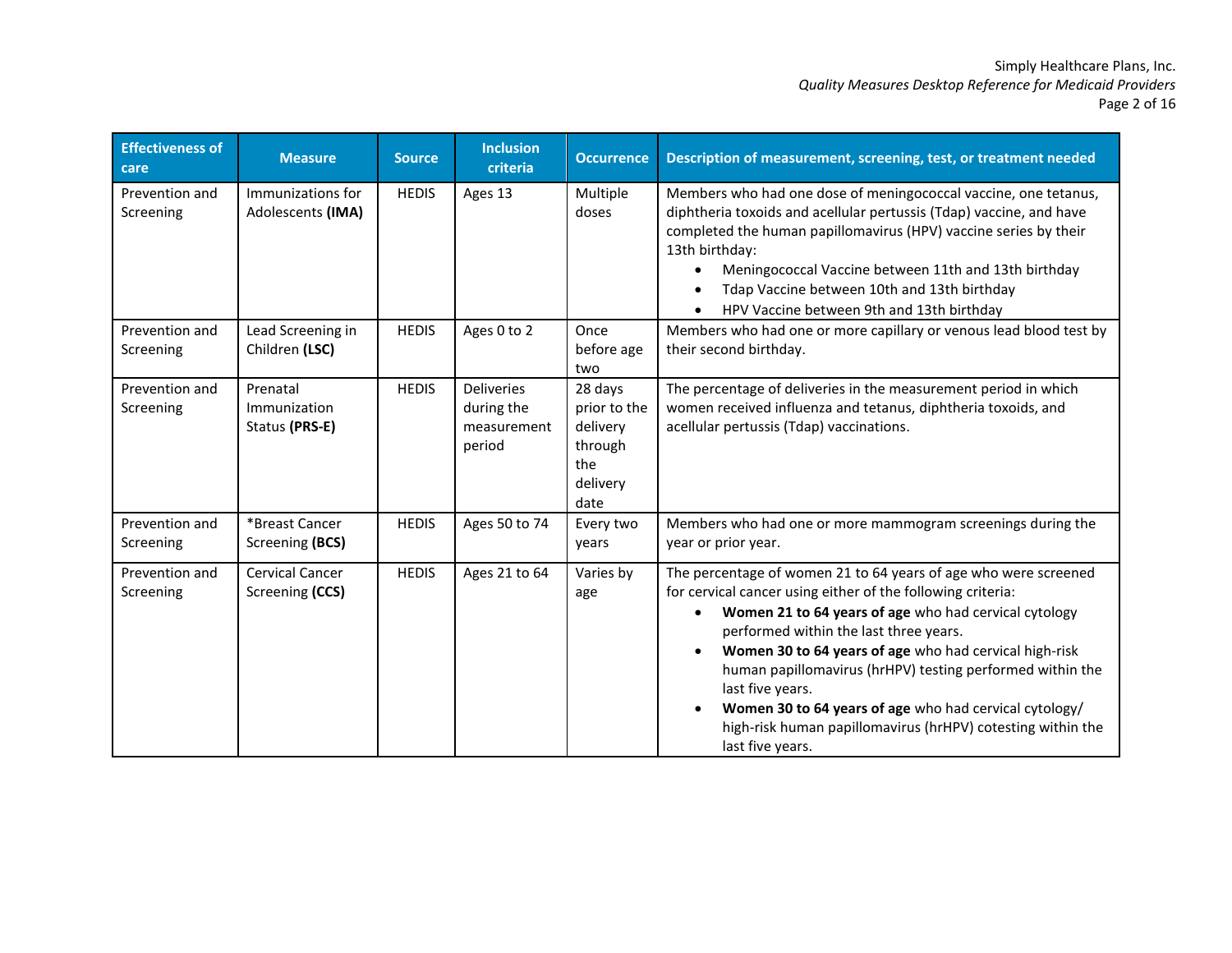#### Simply Healthcare Plans, Inc. *Quality Measures Desktop Reference for Medicaid Providers* Page 3 of 16

| <b>Effectiveness of</b><br>care | <b>Measure</b>                                                                       | <b>Source</b> | <b>Inclusion</b><br>criteria     | <b>Occurrence</b>                         | Description of measurement, screening, test, or treatment needed                                                                                                                                                                                                                                                                                                                                                 |
|---------------------------------|--------------------------------------------------------------------------------------|---------------|----------------------------------|-------------------------------------------|------------------------------------------------------------------------------------------------------------------------------------------------------------------------------------------------------------------------------------------------------------------------------------------------------------------------------------------------------------------------------------------------------------------|
| Prevention and<br>screening     | Chlamydia<br>Screening in<br>Women (CHL)                                             | <b>HEDIS</b>  | Ages 16 to 24                    | Annual                                    | Members who are sexually active and who had at least one screening<br>test for chlamydia during the year.                                                                                                                                                                                                                                                                                                        |
| Respiratory<br>conditions       | Appropriate<br>Testing for<br>Pharyngitis (CWP)                                      | <b>HEDIS</b>  | Ages three<br>years and<br>older | Annual                                    | Members who have been diagnosed with pharyngitis, dispensed an<br>antibiotic, and received group A streptococcus (strep) test for the<br>episode.                                                                                                                                                                                                                                                                |
| Respiratory<br>conditions       | *Use of Spirometry<br>Testing in the<br>Assessment and<br>Diagnosis of COPD<br>(SPR) | <b>HEDIS</b>  | Ages 40 and<br>older             | As newly<br>diagnosed/<br>newly<br>active | Members who had a new diagnosis of COPD or newly active COPD<br>who received spirometry testing to confirm the COPD diagnosis.                                                                                                                                                                                                                                                                                   |
| Respiratory<br>conditions       | Pharmacotherapy<br>Management of<br><b>COPD Exacerbation</b><br>(PCE)                | <b>HEDIS</b>  | Ages 40 and<br>older             | Inpatient<br>discharge<br>or ED event     | Members who had an acute inpatient discharge or emergency<br>department (ED) visit for chronic obstructive pulmonary disease<br>(COPD) exacerbation, who were dispensed appropriate medications:<br>Systemic corticosteroid (or there was evidence of an active<br>prescription) within 14 days of the event.<br>Bronchodilator(or there was evidence of an active<br>prescription) within 30 days of the event. |
| Respiratory<br>conditions       | *Asthma<br><b>Medication Ratio</b><br>(AMR)                                          | <b>HEDIS</b>  | Ages five to 64                  | Annual                                    | Members who have been identified as having persistent asthma and<br>had a ratio of controller medications to total asthma medications of<br>0.50 or greater during the measurement year.                                                                                                                                                                                                                         |
| Cardiovascular<br>conditions    | *Controlling High<br><b>Blood Pressure</b><br>(CBP)                                  | <b>HEDIS</b>  | Ages 18 to 85                    | Annual                                    | Members 18 to 85 years of age who had a diagnosis of HTN and<br>whose blood pressure (BP) was adequately controlled.<br>(< 140/90 mm Hg) during the measurement year<br>*If no BP is recorded during the measurement year, assume that the<br>member is not controlled.                                                                                                                                          |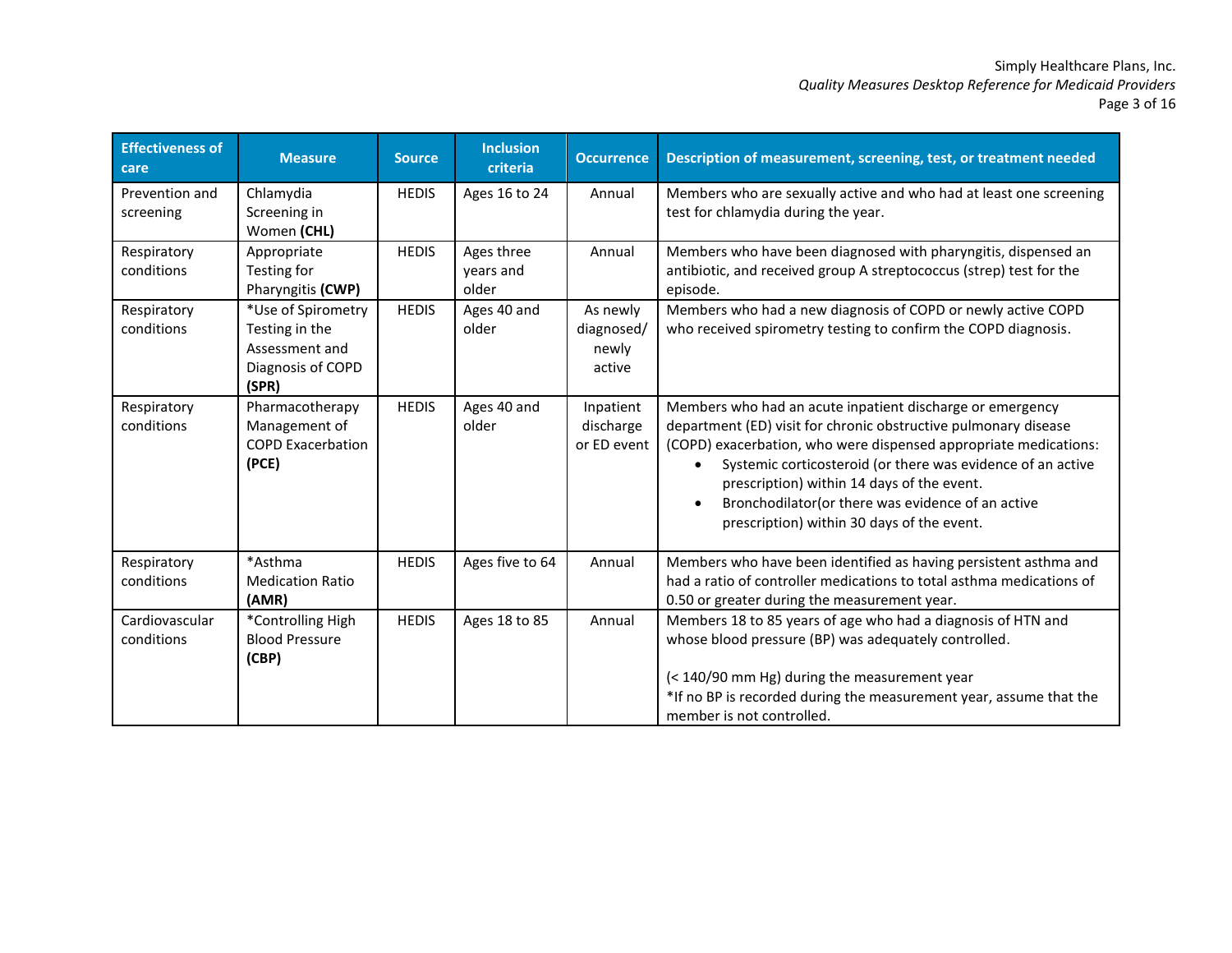# Simply Healthcare Plans, Inc. *Quality Measures Desktop Reference for Medicaid Providers* Page 4 of 16

| <b>Effectiveness of</b><br>care | <b>Measure</b>                                                             | <b>Source</b> | <b>Inclusion</b><br>criteria                   | <b>Occurrence</b>  | Description of measurement, screening, test, or treatment needed                                                                                                                                                                                                                                                                                                                                                                                                                                                                                                                                                                                                                                                                                                                                                                                                                                                                               |
|---------------------------------|----------------------------------------------------------------------------|---------------|------------------------------------------------|--------------------|------------------------------------------------------------------------------------------------------------------------------------------------------------------------------------------------------------------------------------------------------------------------------------------------------------------------------------------------------------------------------------------------------------------------------------------------------------------------------------------------------------------------------------------------------------------------------------------------------------------------------------------------------------------------------------------------------------------------------------------------------------------------------------------------------------------------------------------------------------------------------------------------------------------------------------------------|
| Cardiovascular<br>conditions    | *Persistence of<br>Beta-Blocker<br>Treatment After a<br>Heart Attack (PBH) | <b>HEDIS</b>  | Ages 18 and<br>older                           | After<br>discharge | Members with an inpatient discharge for acute myocardial infarction<br>(AMI) who received beta-blocker treatment for six months after a<br>hospital discharge for AMI.                                                                                                                                                                                                                                                                                                                                                                                                                                                                                                                                                                                                                                                                                                                                                                         |
| Cardiovascular<br>conditions    | *Statin Therapy for<br>Patients With<br>Cardiovascular<br>Disease (SPC)    | <b>HEDIS</b>  | Men ages 21<br>to 75<br>Women ages<br>40 to 75 | Annual             | Members with a diagnosis of clinical atherosclerotic cardiovascular<br>disease (ASCVD) and met the following criteria:<br>Members who were dispensed at least one high- or<br>moderate-intensity statin medication.<br>Members who remained on a high- or moderate-intensity<br>statin medication for at least 80% of the time from<br>prescription start to end of the year.                                                                                                                                                                                                                                                                                                                                                                                                                                                                                                                                                                  |
| Cardiovascular<br>conditions    | *Cardiac<br>Rehabilitation<br>(CRE)                                        | <b>HEDIS</b>  | Ages 18 and<br>older                           | Annual             | Members who have attended cardiac rehabilitation following a<br>qualified cardiac event including, myocardial infarction, percutaneous<br>coronary intervention, coronary artery bypass grafting, heart and<br>heart/lung transplantation, or heart valve repair/replacement.<br>Four rates are reported:<br>Initiation. The percentage of members who attended two or<br>$\bullet$<br>more sessions of cardiac rehabilitation within 30 days after a<br>qualifying event.<br>Engagement one. The percentage of members who attended<br>12 or more sessions of cardiac rehabilitation within 90 days<br>after a qualifying event.<br>Engagement two. The percentage of members who attended<br>24 or more sessions of cardiac rehabilitation within 180 days<br>after a qualifying event.<br>Achievement. The percentage of members who attended 36<br>or more sessions of cardiac rehabilitation within 180 days<br>after a qualifying event. |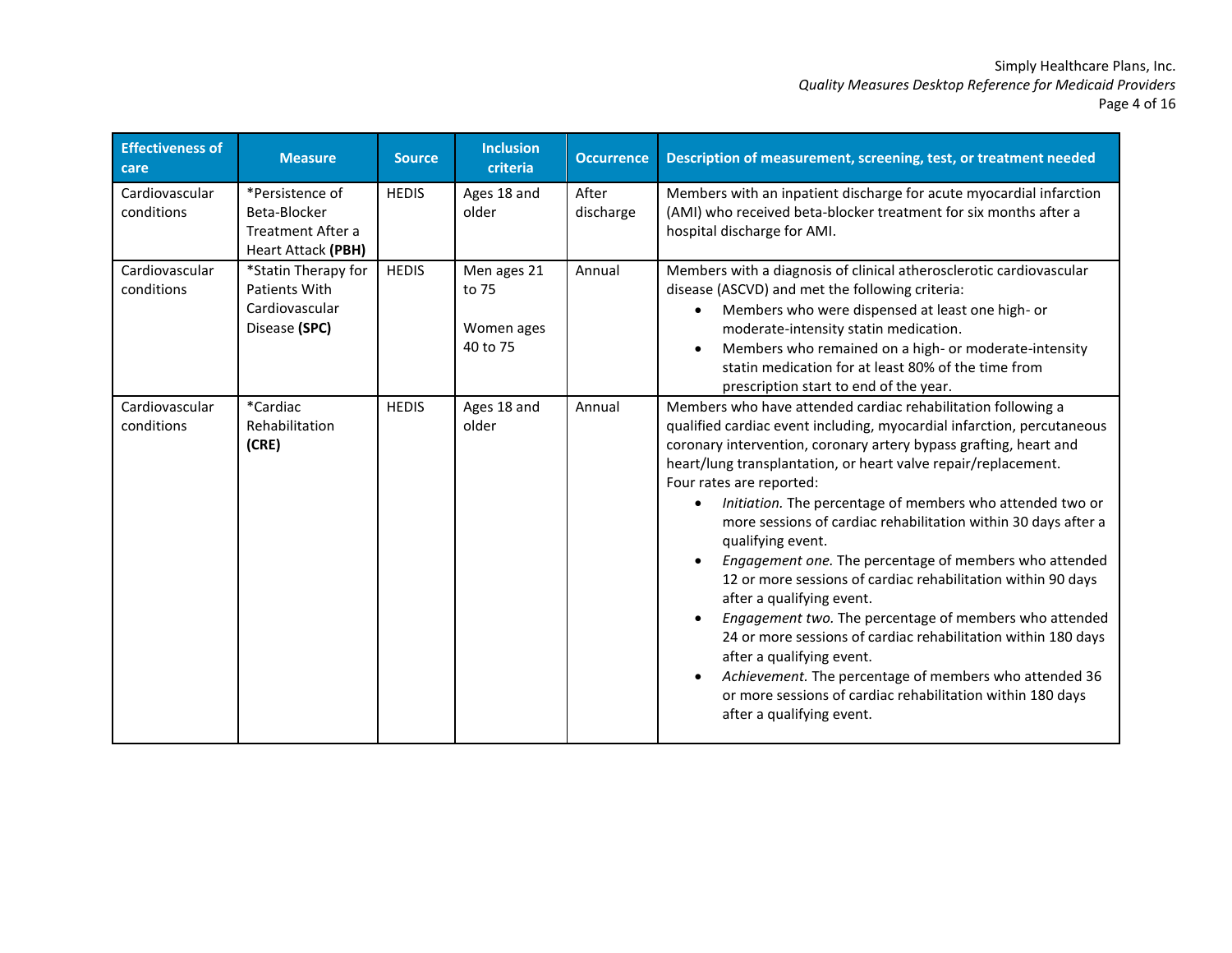# Simply Healthcare Plans, Inc. *Quality Measures Desktop Reference for Medicaid Providers* Page 5 of 16

| <b>Effectiveness of</b><br>care | <b>Measure</b>                                                                    | <b>Source</b> | <b>Inclusion</b><br>criteria | <b>Occurrence</b> | Description of measurement, screening, test, or treatment needed                                                                                                                                                                                                                                                         |
|---------------------------------|-----------------------------------------------------------------------------------|---------------|------------------------------|-------------------|--------------------------------------------------------------------------------------------------------------------------------------------------------------------------------------------------------------------------------------------------------------------------------------------------------------------------|
| <b>Diabetes</b>                 | Hemoglobin A1c<br>Control for<br><b>Patients With</b><br>Diabetes (HBD)           | <b>HEDIS</b>  | Ages 18-75                   | Annual            | Members with diabetes (types 1 and 2) whose hemoglobin A1c<br>(HbA1c) was at the following levels during the measurement year:<br>HbA1c control (<8.0%)<br>HbA1c poor control (>9.0%).                                                                                                                                   |
| <b>Diabetes</b>                 | <b>Blood Pressure</b><br><b>Control Patients</b><br><b>With Diabetes</b><br>(BPD) | <b>HEDIS</b>  | Ages 18-75                   | Annual            | Members with diabetes (types 1 and 2) whose blood pressure (BP)<br>was adequately controlled (<140/90 mm Hg) during the measurement<br>year.                                                                                                                                                                             |
| <b>Diabetes</b>                 | Eye Exam for<br>Patients With<br>Diabetes (EED)                                   | <b>HEDIS</b>  | Ages 18-75                   | Annual            | Members with diabetes (types 1 and 2) who had a retinal eye exam.                                                                                                                                                                                                                                                        |
| <b>Diabetes</b>                 | *Kidney Health<br>Evaluation for<br>Patients With<br>Diabetes (KED)               | <b>HEDIS</b>  | Ages 18-85                   | Annual            | Members with diabetes (type 1 and type 2) who received a kidney<br>health evaluation, defined by an estimated glomerular filtration rate<br>(eGFR) and a urine albumin-creatinine rate (uACR), during the<br>measurement year.                                                                                           |
| <b>Diabetes</b>                 | *Statin Therapy for<br>Patients With<br>Diabetes (SPD)                            | <b>HEDIS</b>  | Ages 40 to 75                | Annual            | Members with diagnosis of diabetes who do not have atherosclerotic<br>cardiovascular disease:<br>Members who were dispensed at least one statin medication<br>of any intensity during the measurement year.<br>Members who remained on a statin medication of any<br>intensity for at least 80% of the treatment period. |
| Behavioral<br>health            | Diagnosed Mental<br><b>Health Disorders</b><br>(DMH)                              | <b>HEDIS</b>  | One year or<br>older         | Annual            | Members who were diagnosed with a mental health disorder during<br>the measurement year.<br>The measure provides information on the diagnosed prevalence of<br>mental health disorders. Neither a higher nor lower rate indicates<br>better performance.                                                                 |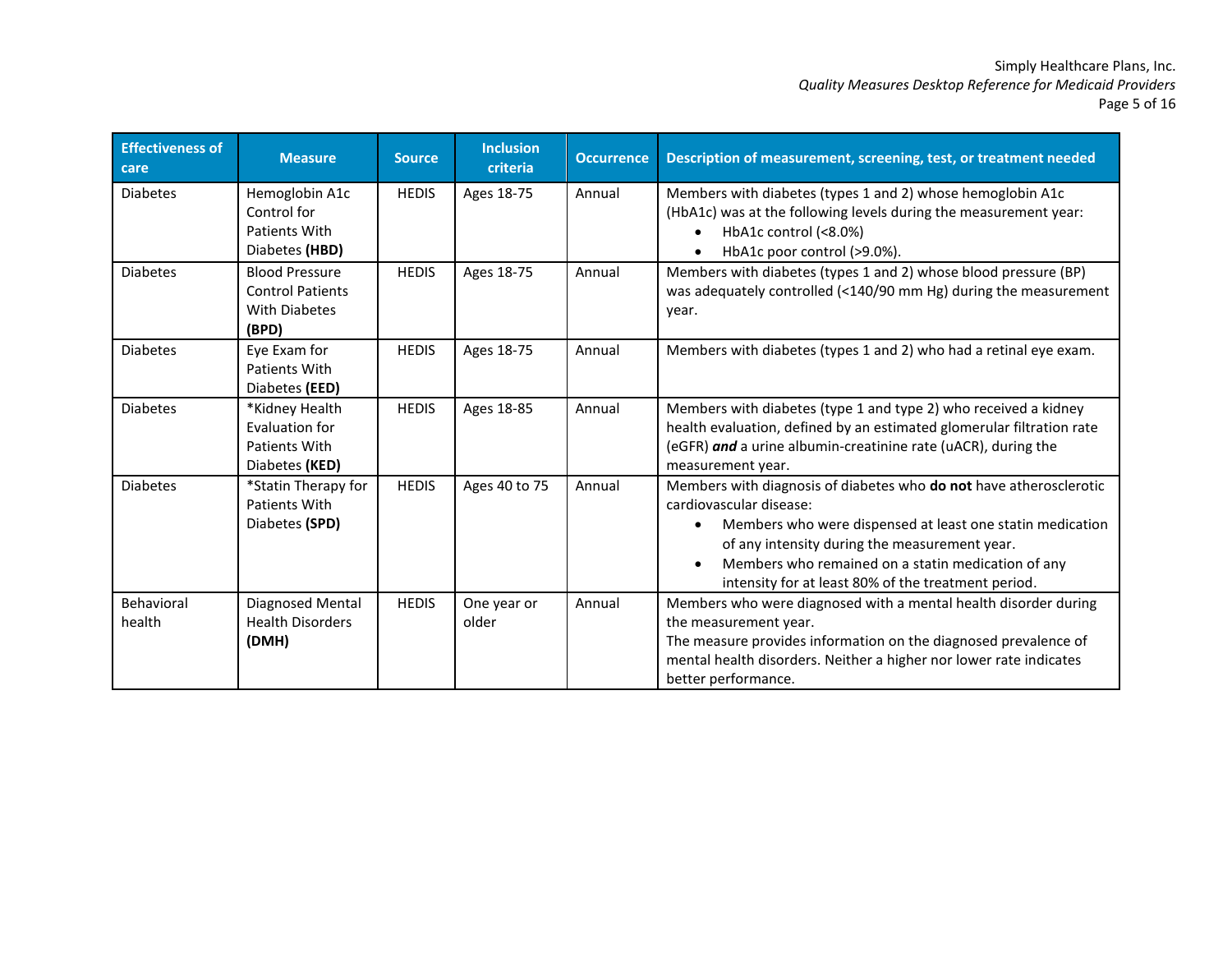# Simply Healthcare Plans, Inc. *Quality Measures Desktop Reference for Medicaid Providers* Page 6 of 16

| <b>Effectiveness of</b><br>care | <b>Measure</b>                                                                          | <b>Source</b> | <b>Inclusion</b><br>criteria | <b>Occurrence</b>                                        | Description of measurement, screening, test, or treatment needed                                                                                                                                                                                                                                                                                                                                                                                                                                                        |
|---------------------------------|-----------------------------------------------------------------------------------------|---------------|------------------------------|----------------------------------------------------------|-------------------------------------------------------------------------------------------------------------------------------------------------------------------------------------------------------------------------------------------------------------------------------------------------------------------------------------------------------------------------------------------------------------------------------------------------------------------------------------------------------------------------|
| Behavioral<br>health            | *Antidepressant<br>Medication<br>Management<br>(AMM)                                    | <b>HEDIS</b>  | Ages 18 and<br>older         | Per<br>episode                                           | Members who were treated with antidepressant medication, had a<br>diagnosis of major depression and who remained on an<br>antidepressant medication treatment for:<br>At least 84 days (12 weeks)<br>At least 180 days (six months)                                                                                                                                                                                                                                                                                     |
| Behavioral<br>health            | *Follow-Up Care<br>for Children<br><b>Prescribed ADHD</b><br>Medication (ADD)           | <b>HEDIS</b>  | Ages six to 12               | Varies by<br>phase                                       | Members who were newly prescribed attention-deficit/hyperactivity<br>disorder (ADHD) medication who had at least three follow-up care<br>visits within a 10-month period, one of which was within 30 days of<br>when the first ADHD medication was dispensed $-$ Two rates are<br>reported:<br>Initiation phase: follow-up visit with prescriber within 30<br>days of prescription<br>Continuation and maintenance phase: remained on<br>medication for at least 210 days and had two more visits<br>within nine months |
| Behavioral<br>health            | *Follow-Up After<br>Hospitalization for<br><b>Mental Illness</b><br>(FUH)               | <b>HEDIS</b>  | Ages six and<br>older        | Within<br>seven<br>and/or 30<br>days after<br>discharge  | Members who were hospitalized for treatment of selected mental<br>illness or intentional self-harm diagnoses, and who had a follow-up<br>visit with a mental health provider. Two rates are reported:<br>The percentage of discharges for which the member received<br>follow-up within 30 days after discharge.<br>The percentage of discharges for which the member received<br>follow-up within seven days after discharge.                                                                                          |
| Behavioral<br>health            | *Follow-Up After<br>Emergency<br><b>Department Visit</b><br>for Mental Illness<br>(FUM) | <b>HEDIS</b>  | Ages six or<br>older         | Within<br>seven<br>and/or $30$<br>days after<br>ED visit | Members with a principal diagnosis of a mental illness, or intentional<br>self-harm, who had a follow-up visit for mental illness:<br>The percentage of ED visits for which the member received<br>$\bullet$<br>follow-up within 30 days of the ED visit (31 total days).<br>The percentage of ED visits for which the member received<br>follow-up within seven days of the ED visit (eight total days).                                                                                                               |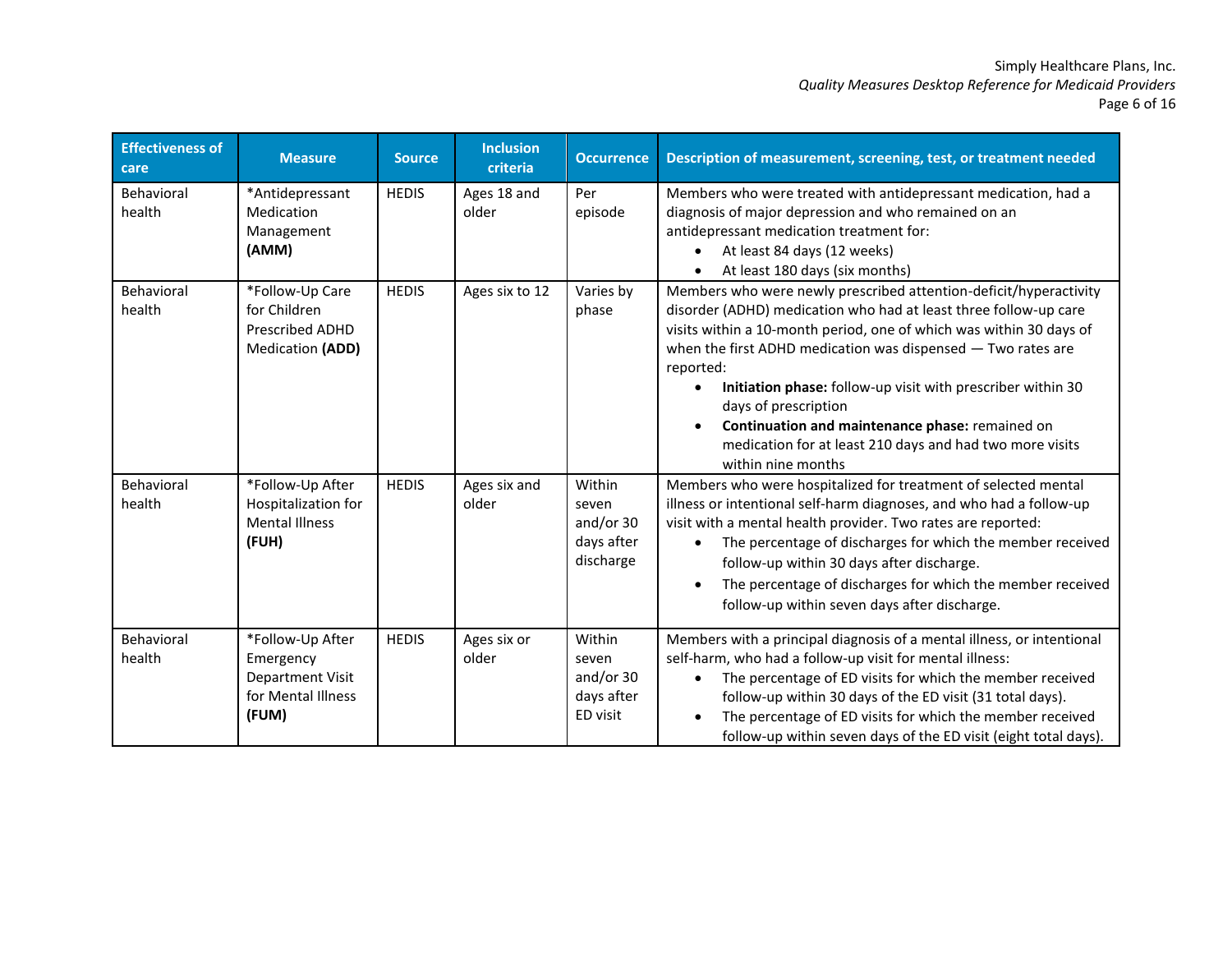# Simply Healthcare Plans, Inc. *Quality Measures Desktop Reference for Medicaid Providers* Page 7 of 16

| <b>Effectiveness of</b><br>care | <b>Measure</b>                                                                        | <b>Source</b> | <b>Inclusion</b><br>criteria         | <b>Occurrence</b>                                       | Description of measurement, screening, test, or treatment needed                                                                                                                                                                                                                                                                                                                                                                                                                                                                                                                              |
|---------------------------------|---------------------------------------------------------------------------------------|---------------|--------------------------------------|---------------------------------------------------------|-----------------------------------------------------------------------------------------------------------------------------------------------------------------------------------------------------------------------------------------------------------------------------------------------------------------------------------------------------------------------------------------------------------------------------------------------------------------------------------------------------------------------------------------------------------------------------------------------|
| Behavioral<br>health            | Diagnosed<br>Substance Use<br>Disorders (DSU)                                         | <b>HEDIS</b>  | Ages 13 year<br>of age or older      | Annual                                                  | Members who were diagnosed with a substance use disorder during<br>the measurement year. Four rates are reported:<br>The percentage of members diagnosed with an alcohol<br>disorder.<br>The percentage of members diagnosed with an opioid<br>disorder.<br>The percentage of members diagnosed with a disorder for<br>other or unspecified drugs.<br>The percentage of members diagnosed with any substance<br>use disorder.<br>The measure provides information on the diagnosed prevalence of<br>substance use disorders. Neither a higher nor lower rate indicates<br>better performance. |
| Behavioral<br>health            | *Follow-Up After<br><b>High Intensity Care</b><br>for Substance Use<br>Disorder (FUI) | <b>HEDIS</b>  | Ages 13 years<br>of age and<br>older | Within<br>seven<br>and/or 30<br>days after<br>discharge | Members of acute inpatient hospitalizations, residential treatment, or<br>detoxification visits for a diagnosis of substance use that result in a<br>follow-up visit or service for substance use disorder. Two rates are<br>reported:<br>The percentage of visits or discharges for which the member<br>received follow-up for substance use disorder within the 30<br>days after the visit or discharge.<br>The percentage of visits or discharges for which the member<br>received follow-up for substance use disorder within the<br>seven days after the visit or discharge.             |
| Behavioral<br>health            | *Follow-Up After<br>Emergency<br>Department Visit<br>for Substance Use<br>(FUA)       | <b>HEDIS</b>  | Ages 13 years<br>of age and<br>older | Within<br>seven<br>and/or 30<br>days after<br>ED visit  | The percentage of emergency department (ED) visits among members<br>with a principal diagnosis of substance use disorder (SUD), or any<br>diagnosis of drug overdose, for which there was follow-up. Two rates<br>are reported:<br>The percentage of ED visits for which the member received<br>follow-up within 30 days of the ED visit (31 total days).<br>The percentage of ED visits for which the member received<br>follow-up within seven days of the ED visit (eight total days).                                                                                                     |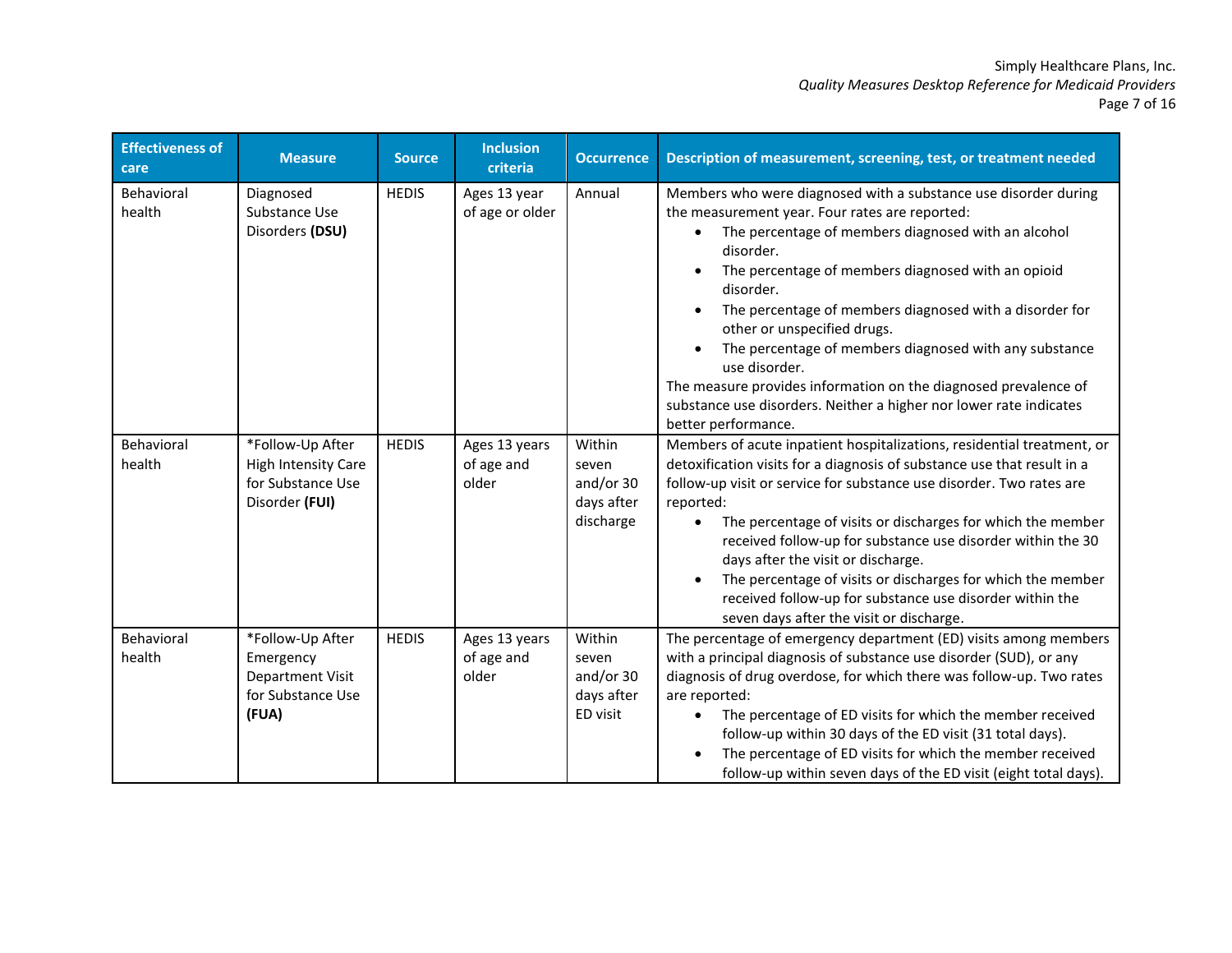#### Simply Healthcare Plans, Inc. *Quality Measures Desktop Reference for Medicaid Providers* Page 8 of 16

| <b>Effectiveness of</b><br>care | <b>Measure</b>                                                                                                                                  | <b>Source</b> | <b>Inclusion</b><br>criteria | <b>Occurrence</b> | Description of measurement, screening, test, or treatment needed                                                                                                                                                                                                                                                                                                                                                                                                                                                                                         |
|---------------------------------|-------------------------------------------------------------------------------------------------------------------------------------------------|---------------|------------------------------|-------------------|----------------------------------------------------------------------------------------------------------------------------------------------------------------------------------------------------------------------------------------------------------------------------------------------------------------------------------------------------------------------------------------------------------------------------------------------------------------------------------------------------------------------------------------------------------|
| Behavioral<br>health            | Pharmacotherapy<br>for Opioid Use<br>Disorder (POD)                                                                                             | <b>HEDIS</b>  | Ages 16 years<br>and older   | Annual            | Members with a diagnosis of OUD with new opioid use disorder<br>(OUD) pharmacotherapy events with OUD pharmacotherapy for 180<br>or more days.                                                                                                                                                                                                                                                                                                                                                                                                           |
| Behavioral<br>health            | *Diabetes<br>Screening for<br>People With<br>Schizophrenia or<br><b>Bipolar Disorder</b><br>Who Are Using<br>Antipsychotic<br>Medications (SSD) | <b>HEDIS</b>  | Ages 18 to 64                | Annual            | Members with schizophrenia, schizoaffective disorder, or bipolar<br>disorder, who were dispensed an antipsychotic medication and had a<br>diabetes screening test during the measurement year.                                                                                                                                                                                                                                                                                                                                                           |
| Behavioral<br>health            | *Diabetes<br>Monitoring for<br>People With<br>Diabetes and<br>Schizophrenia<br>(SMD)                                                            | <b>HEDIS</b>  | Ages 18 to 64                | Annual            | Members with schizophrenia or schizoaffective disorder and diabetes<br>who had both an LDL-C and an HbA1c test during the year.                                                                                                                                                                                                                                                                                                                                                                                                                          |
| Behavioral<br>health            | *Cardiovascular<br>Monitoring for<br>People With<br>Cardiovascular<br>Disease and<br>Schizophrenia<br>(SMC)                                     | <b>HEDIS</b>  | Ages 18 to 64                | Annual            | Members with schizophrenia, schizoaffective disorder and<br>cardiovascular disease who had an LDL-C test during the year<br><b>Note:</b> Indicators of cardiovascular disease include:<br>Inpatient discharge for acute myocardial infarction (AMI) or<br>coronary artery bypass grafting (CABG) during the year.<br>Diagnosis of percutaneous coronary intervention (PCI) in any<br>setting during the year.<br>Diagnosis of ischemic vascular disease (IVD) during an<br>inpatient or outpatient visit in both the current year and the<br>prior year. |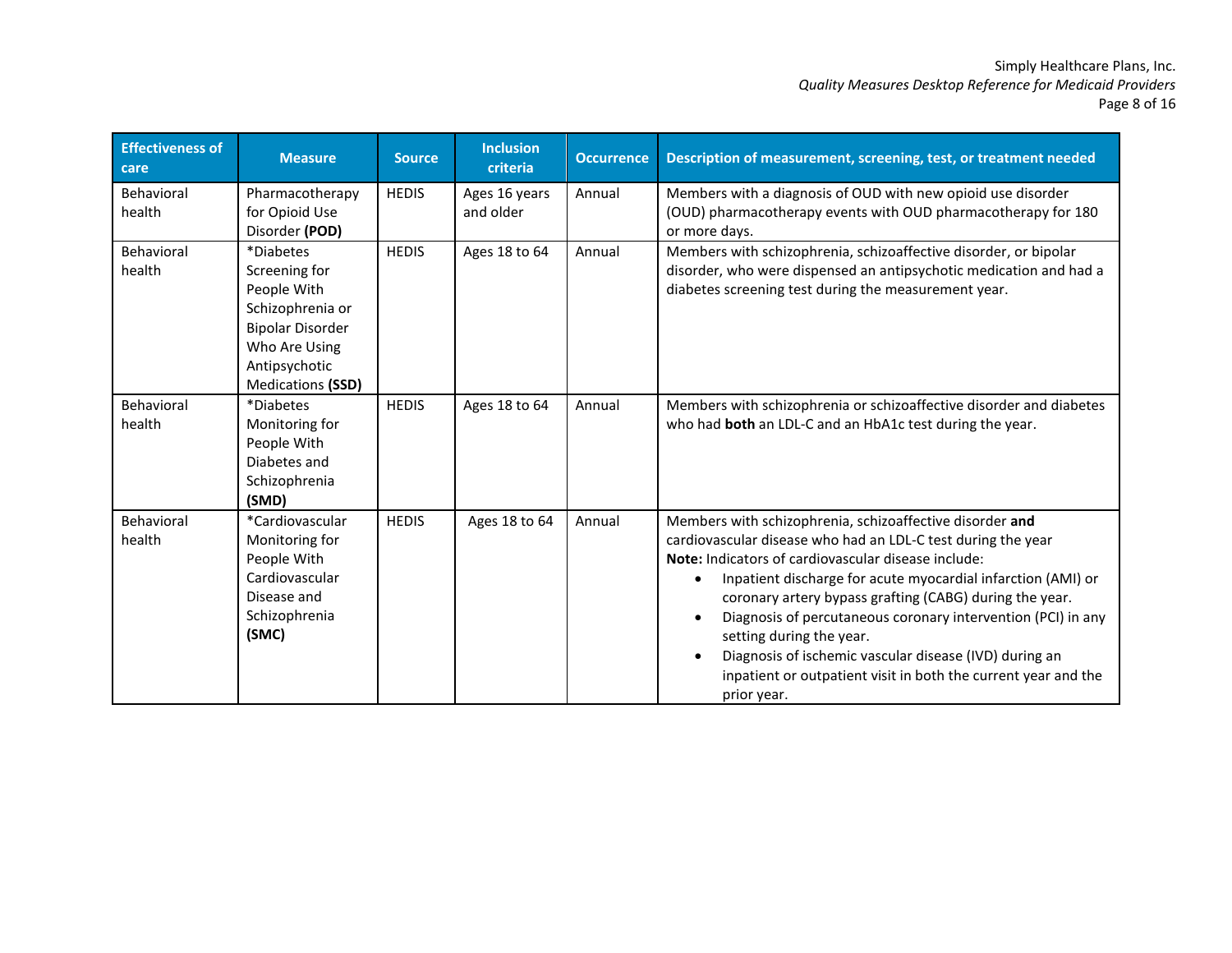# Simply Healthcare Plans, Inc. *Quality Measures Desktop Reference for Medicaid Providers* Page 9 of 16

| <b>Effectiveness of</b><br>care | <b>Measure</b>                                                                                  | <b>Source</b> | <b>Inclusion</b><br>criteria         | <b>Occurrence</b> | Description of measurement, screening, test, or treatment needed                                                                                                                                                                                                                                                                                                                                                                                                                |
|---------------------------------|-------------------------------------------------------------------------------------------------|---------------|--------------------------------------|-------------------|---------------------------------------------------------------------------------------------------------------------------------------------------------------------------------------------------------------------------------------------------------------------------------------------------------------------------------------------------------------------------------------------------------------------------------------------------------------------------------|
| Behavioral<br>health            | *Adherence to<br>Antipsychotic<br>Medications for<br>Individuals With<br>Schizophrenia<br>(SAA) | <b>HEDIS</b>  | Ages 18 years<br>and older           | Annual            | Members with schizophrenia or schizoaffective disorder who were<br>dispensed an antipsychotic medication who remained on the<br>antipsychotic medication for at least 80% of their treatment period.                                                                                                                                                                                                                                                                            |
| Behavioral<br>health            | Metabolic<br>Monitoring for<br>Children and<br>Adolescents on<br>Antipsychotics<br>(APM)        | <b>HEDIS</b>  | Ages 1 to 17                         | Annual            | Members who had two or more antipsychotic prescriptions and had<br>metabolic testing during the year. Three rates are reported:<br>The percentage of children and adolescents on<br>antipsychotics who received blood glucose testing<br>The percentage of children and adolescents on<br>antipsychotics who received cholesterol testing<br>The percentage of children and adolescents on<br>antipsychotics who received both blood glucose and<br>cholesterol testing         |
| Behavioral<br>health            | *Depression<br>Screening and<br>Follow-Up for<br>Adolescents and<br>Adults (DSF-E)              | <b>HEDIS</b>  | Ages 12 years<br>of age and<br>older | Annual            | For members 12 years of age and older who were screened for clinical<br>depression using a standardized tool and, if screened positive, who<br>received follow-up care within 30 days:<br>Depression screening: The percentage of members who were<br>screened for clinical depression using a standardized<br>instrument.<br>Follow-Up on positive screen: The percentage of members<br>who received follow-up care within 30 days of a positive<br>depression screen finding. |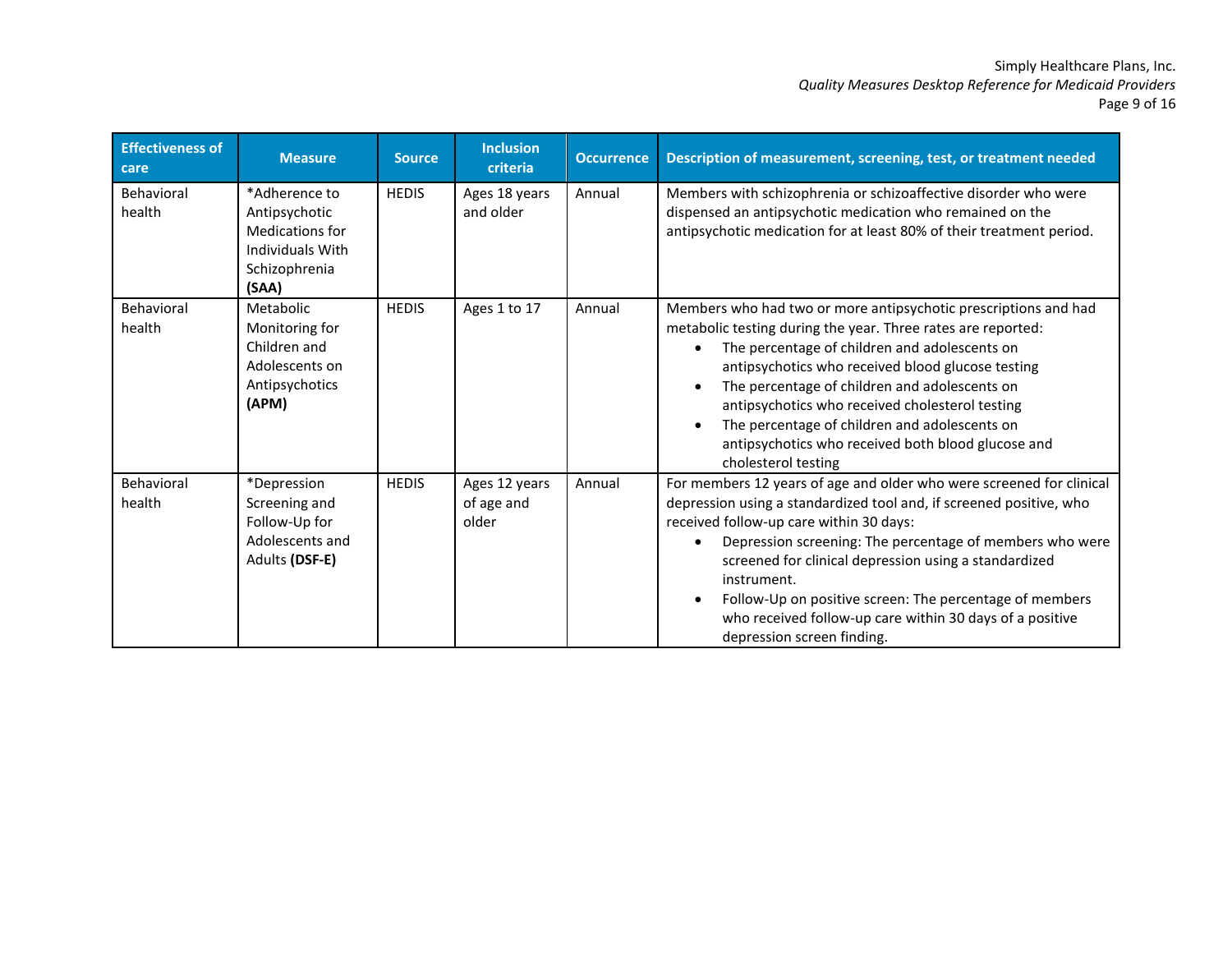#### Simply Healthcare Plans, Inc. *Quality Measures Desktop Reference for Medicaid Providers* Page 10 of 16

| <b>Effectiveness of</b><br>care | <b>Measure</b>                                                                             | <b>Source</b> | <b>Inclusion</b><br>criteria      | <b>Occurrence</b>        | Description of measurement, screening, test, or treatment needed                                                                                                                                                                                                                                                                                                                                    |
|---------------------------------|--------------------------------------------------------------------------------------------|---------------|-----------------------------------|--------------------------|-----------------------------------------------------------------------------------------------------------------------------------------------------------------------------------------------------------------------------------------------------------------------------------------------------------------------------------------------------------------------------------------------------|
| Overuse/<br>appropriateness     | Use of Opioids<br>From Multiple<br>Providers (UOP)                                         | <b>HEDIS</b>  | Ages 18 years<br>and older        | Annual                   | For members receiving prescription opioids for $\geq$ 15 days during the<br>measurement year who received opioids from multiple providers.<br>Three rates are reported:<br>Multiple prescribers<br>Multiple pharmacies<br>Multiple prescribers and multiple pharmacies<br>Lower rate indicates higher performance.                                                                                  |
| Overuse/<br>appropriateness     | Risk of Opioid Use<br>(COU)                                                                | <b>HEDIS</b>  | Ages 18 years<br>and older        | Annual                   | The percentage of who have a new episode of opioid use that puts<br>them at risk for continued opioid use. Two rates are reported:<br>The percentage of members whose new episode of opioid<br>use lasts at least 15 days in a 30-day period.<br>The percentage of members whose new episode of opioid<br>use lasts at least 31 days in a 62-day period.<br>Lower rate indicates higher performance |
| Overuse/<br>appropriateness     | Appropriate<br>Treatment for<br><b>Upper Respiratory</b><br>Infection (URI)                | <b>HEDIS</b>  | Ages three<br>months and<br>older | <b>Not</b><br>applicable | Members with a diagnosis of URI who did not receive an antibiotic<br>prescription.                                                                                                                                                                                                                                                                                                                  |
| Overuse/<br>appropriateness     | Avoidance of<br>Antibiotic<br>Treatment for<br>Acute<br>Bronchitis/Bronch<br>iolitis (AAB) | <b>HEDIS</b>  | Ages three<br>months and<br>older | Annual                   | Members with a diagnosis of acute bronchitis/bronchiolitis that did<br>not result in an antibiotic dispensing event.                                                                                                                                                                                                                                                                                |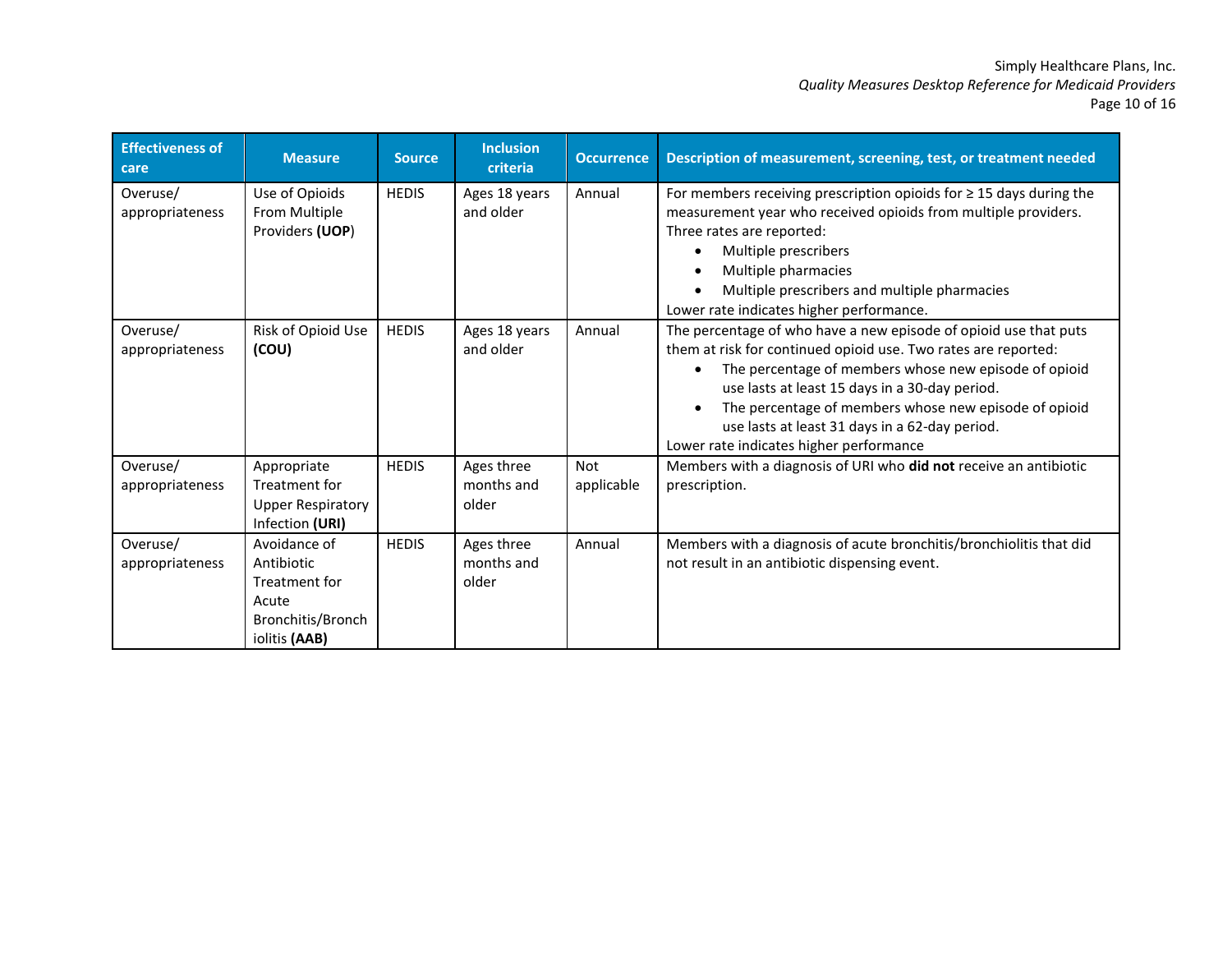# Simply Healthcare Plans, Inc. *Quality Measures Desktop Reference for Medicaid Providers* Page 11 of 16

| <b>Effectiveness of</b><br>care                                                | <b>Measure</b>                                                                               | <b>Source</b> | <b>Inclusion</b><br>criteria | <b>Occurrence</b> | Description of measurement, screening, test, or treatment needed                                                                                                                                                                                                |
|--------------------------------------------------------------------------------|----------------------------------------------------------------------------------------------|---------------|------------------------------|-------------------|-----------------------------------------------------------------------------------------------------------------------------------------------------------------------------------------------------------------------------------------------------------------|
| Overuse/<br>appropriateness                                                    | Non-<br>Recommended<br><b>Cervical Cancer</b><br>Screening in<br>Adolescent<br>Females (NCS) | <b>HEDIS</b>  | Ages 16 to 20                | Not<br>applicable | Adolescent females who were screened unnecessarily for cervical<br>cancer.<br>Note: Cervical cancer screening should begin at age 21.                                                                                                                           |
| Overuse/<br>appropriateness                                                    | Use of Imaging<br>Studies for Low<br>Back Pain (LBP)                                         | <b>HEDIS</b>  | Ages 18 to 75                | Not<br>applicable | Members who had a primary diagnosis of lower back pain and did not<br>have an imaging study (such as a plain X-ray, MRI, or CT scan) within<br>28 days of the diagnosis.                                                                                        |
| Overuse/<br>appropriateness                                                    | Use of Opioids at<br>High Dosage<br>(HDO)                                                    | <b>HEDIS</b>  | Ages 18 years<br>and older   | Annual            | For members receiving prescription opioids for $\geq$ 15 days during the<br>measurement year at a high dosage (average morphine milligram<br>equivalent dose $\geq$ 90 mg).<br>Lower rate indicates higher performance                                          |
| <b>Measures</b><br>collected through<br>the CAHPS Health<br><b>Plan Survey</b> | Medical<br><b>Assistance With</b><br>Smoking and<br><b>Tobacco Use</b><br>Cessation (MSC)    | <b>CAHPS®</b> | Ages 18 and<br>older         | Annual            | Members who are current tobacco users who received the following<br>from a provider during the year:<br>Cessation advice<br>Recommendation for or discussion of cessation medications<br>Recommendation for or discussion of cessation methods or<br>strategies |
| <b>Measures</b><br>collected through<br>the CAHPS Health<br><b>Plan Survey</b> | <b>Flu Vaccinations</b><br>for Adults Ages 18<br>to 64 (FVA)                                 | <b>CAHPS</b>  | Ages 18 to 64                | Annual            | Members vaccinated for influenza between July 1 of the<br>measurement year and the date when the CAHPS 5.1H survey was<br>completed.                                                                                                                            |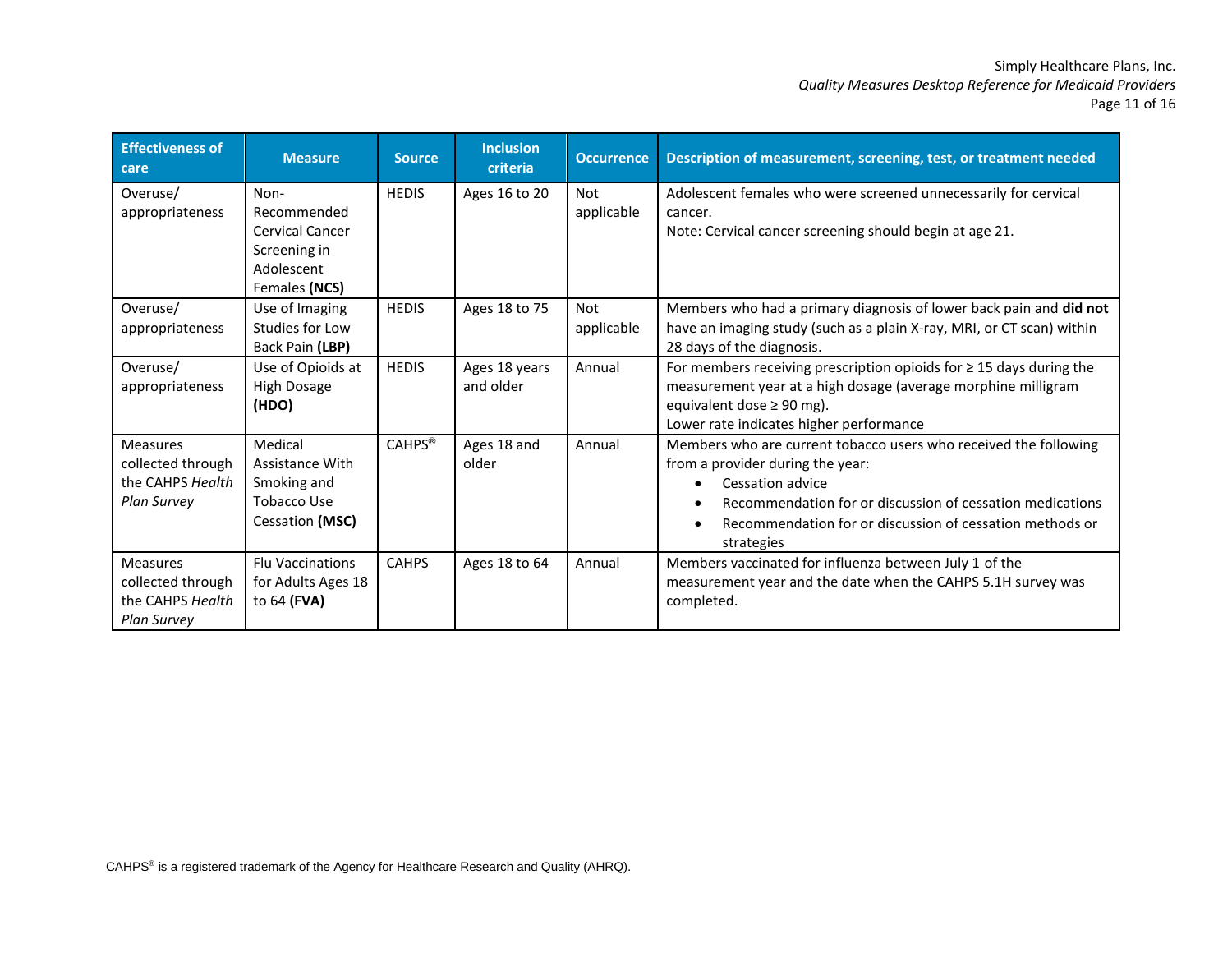# Simply Healthcare Plans, Inc. *Quality Measures Desktop Reference for Medicaid Providers* Page 12 of 16

| <b>Effectiveness of</b><br>care | <b>Measure</b>                                                                   | <b>Source</b> | <b>Inclusion</b><br>criteria | <b>Occurrence</b> | Description of measurement, screening, test, or treatment needed                                                                                                                                                                                                                                                                                                                                                                                                                                                                                                                            |
|---------------------------------|----------------------------------------------------------------------------------|---------------|------------------------------|-------------------|---------------------------------------------------------------------------------------------------------------------------------------------------------------------------------------------------------------------------------------------------------------------------------------------------------------------------------------------------------------------------------------------------------------------------------------------------------------------------------------------------------------------------------------------------------------------------------------------|
| Access/<br>availability of care | Adults' Access to<br>Preventive/Ambul<br>atory Health<br>Services (AAP)          | <b>HEDIS</b>  | Ages 20 and<br>older         | Annual            | Members who had an ambulatory or preventive care visit during the<br>year.                                                                                                                                                                                                                                                                                                                                                                                                                                                                                                                  |
| Access/<br>availability of care | <b>Annual Dental</b><br>Visit (ADV)                                              | <b>HEDIS</b>  | Ages two to 20               | Annual            | Members who had at least one dental visit during the year.                                                                                                                                                                                                                                                                                                                                                                                                                                                                                                                                  |
| Access/<br>availability of care | *Initiation and<br>Engagement of<br>Substance Use<br>Disorder<br>Treatment (IET) | <b>HEDIS</b>  | Ages 13 and<br>older         | Annual            | The percentage of new substance use disorder (SUD) episodes that<br>result in treatment initiation and engagement. Two rates are<br>reported:<br>Initiation of SUD Treatment: The percentage of new SUD<br>episodes that result in treatment initiation through an<br>inpatient SUD admission, outpatient visit, intensive<br>outpatient encounter, partial hospitalization, telehealth visit,<br>or medication treatment within 14 days.<br>Engagement of SUD Treatment: The percentage of new SUD<br>episodes that have evidence of treatment engagement<br>within 34 days of initiation. |
| Access/<br>availability of care | *Prenatal and<br>Postpartum Care<br>(PPC)                                        | <b>HEDIS</b>  | Live birth                   | Annual            | The percentage of deliveries of live births on or between October 8 of<br>the year prior to the measurement year and October 7 of the<br>measurement year. For these women, the measure assesses the<br>following facets of prenatal and postpartum care:<br>Members who received a prenatal care visit in the first<br>$\bullet$<br>trimester, on or before the enrollment start date or within 42<br>days of enrollment in the organization.<br>Members who had a postpartum visit on or between seven<br>and 84 days after delivery.                                                     |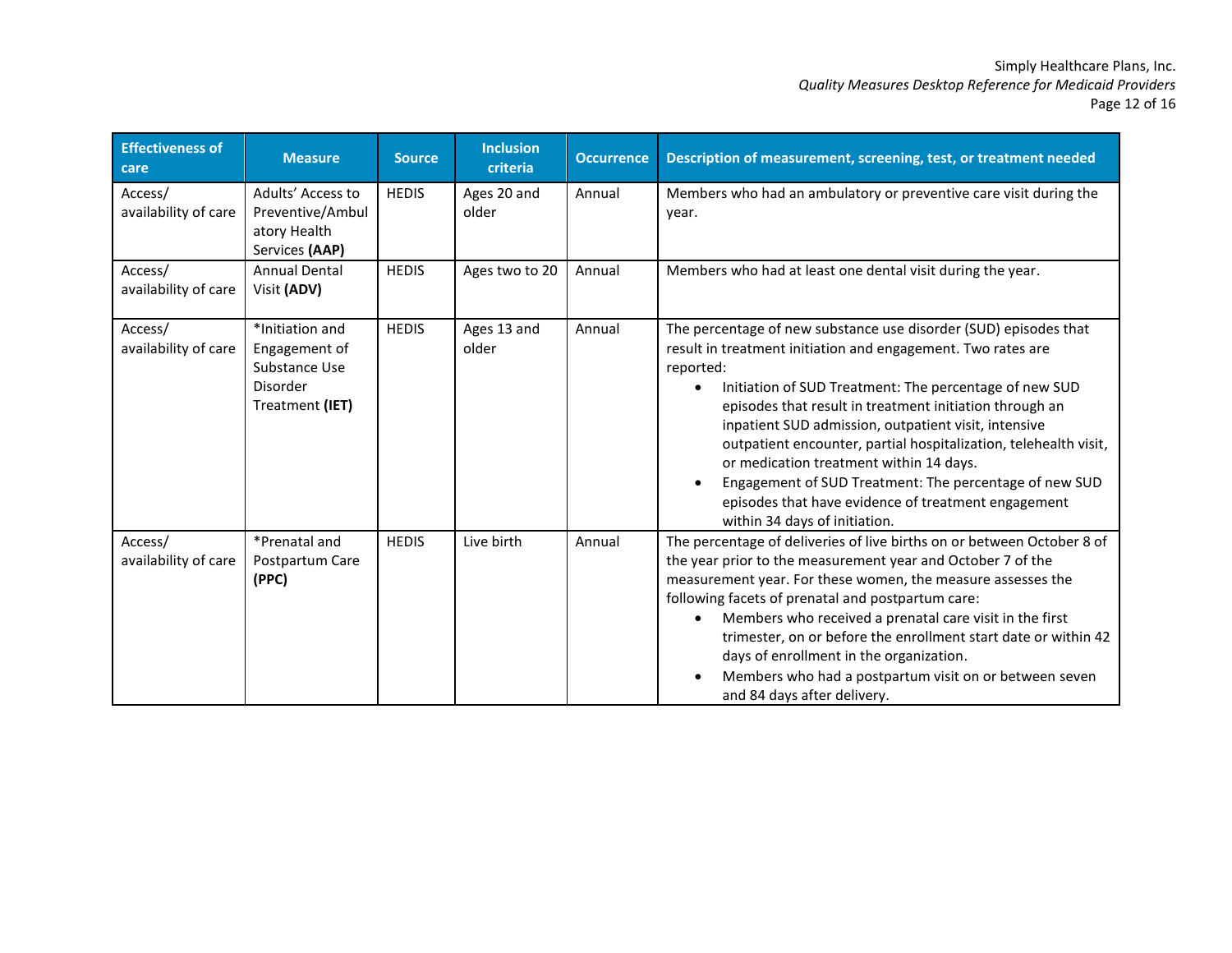#### Simply Healthcare Plans, Inc. *Quality Measures Desktop Reference for Medicaid Providers* Page 13 of 16

| <b>Effectiveness of</b><br>care | <b>Measure</b>                                                                                                  | <b>Source</b> | <b>Inclusion</b><br>criteria                   | <b>Occurrence</b>    | Description of measurement, screening, test, or treatment needed                                                                                                                                                                                                                                                                                                                                                                            |
|---------------------------------|-----------------------------------------------------------------------------------------------------------------|---------------|------------------------------------------------|----------------------|---------------------------------------------------------------------------------------------------------------------------------------------------------------------------------------------------------------------------------------------------------------------------------------------------------------------------------------------------------------------------------------------------------------------------------------------|
| Access/<br>availability of care | *Use of First-Line<br><b>Psychosocial Care</b><br>for Children and<br>Adolescents on<br>Antipsychotics<br>(APP) | <b>HEDIS</b>  | Ages one to 17                                 | Annual               | Members who had a new prescription for an antipsychotic medication<br>and had documentation of psychosocial care as first-line treatment.                                                                                                                                                                                                                                                                                                   |
| Access/<br>availability of care | *Well-Child Visits<br>in the First 30<br>Months of Life<br>(W30)                                                | <b>HEDIS</b>  | Ages 0 to 15<br>months<br>Ages 15-30<br>months | 6 Visits<br>2 Visits | Members who had the following number of well-child visits with a<br>PCP during the last 15 months. The following rates are reported:<br>Well-Child Visits in the First 15 Months. Children who turned<br>15 months old during the measurement year: Six or more<br>well-child visits.<br>Well-Child Visits for Age 15 Months-30 Months. Children<br>who turned 30 months old during the measurement year:<br>Two or more well-child visits. |
| Access/<br>availability of care | *Child and<br>Adolescent Well-<br>Care Visits (WCV)                                                             | <b>HEDIS</b>  | Ages three to<br>21                            | Annual               | Members who had at least one comprehensive well-care visit with a<br>PCP or an OB/GYN practitioner during the measurement year.                                                                                                                                                                                                                                                                                                             |
| Access/<br>availability of care | Frequency of<br>Selected<br>Procedures (FSP)                                                                    | <b>HEDIS</b>  | Not specified                                  | Annual               | This measure summarizes the utilization of frequently performed<br>procedures that often show wide regional variation and have<br>generated concern regarding potentially inappropriate utilization.                                                                                                                                                                                                                                        |
| Access/<br>availability of care | Ambulatory Care<br>(AMB)                                                                                        | <b>HEDIS</b>  | Not specified                                  | Annual               | This measure summarizes utilization of ambulatory care in the<br>following categories:<br>Outpatient Visits including telehealth<br><b>ED Visits</b>                                                                                                                                                                                                                                                                                        |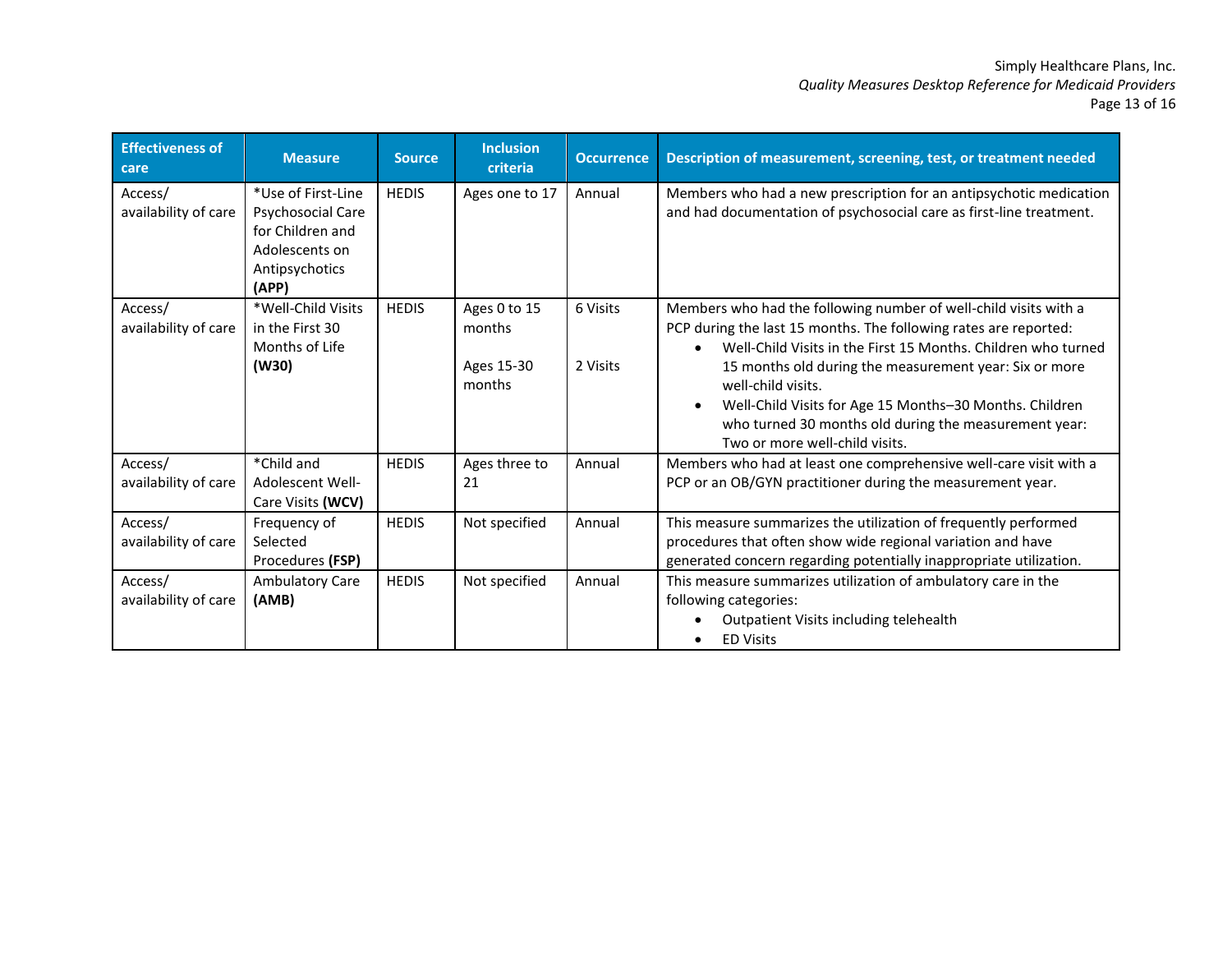#### Simply Healthcare Plans, Inc. *Quality Measures Desktop Reference for Medicaid Providers* Page 14 of 16

| <b>Effectiveness of</b><br>care                   | <b>Measure</b>                                                       | <b>Source</b> | <b>Inclusion</b><br>criteria                                     | <b>Occurrence</b> | Description of measurement, screening, test, or treatment needed                                                                                                                                                                                                                                                                                                                                                                                                                                                                                                                                                                                                                                          |
|---------------------------------------------------|----------------------------------------------------------------------|---------------|------------------------------------------------------------------|-------------------|-----------------------------------------------------------------------------------------------------------------------------------------------------------------------------------------------------------------------------------------------------------------------------------------------------------------------------------------------------------------------------------------------------------------------------------------------------------------------------------------------------------------------------------------------------------------------------------------------------------------------------------------------------------------------------------------------------------|
| Access/<br>availability of care                   | Inpatient<br>Utilization-<br>General<br>Hospital/Acute<br>Care (IPU) | <b>HEDIS</b>  | Maternity only<br>report ages<br>10-64                           | Annual            | This measure summarizes utilization of acute inpatient care and<br>services in the following categories:<br>Maternity<br>Surgery<br>Medicine<br>Total inpatient (the sum of Maternity, Surgery and Medicine                                                                                                                                                                                                                                                                                                                                                                                                                                                                                               |
| Access/<br>availability of care                   | Antibiotic<br>Utilization for<br>Respiratory<br>Conditions (AXR)     | <b>HEDIS</b>  | Ages three<br>months of age<br>and older                         | Annual            | The percentage of episodes for members with a diagnosis of a<br>respiratory condition that resulted in an antibiotic dispensing event.                                                                                                                                                                                                                                                                                                                                                                                                                                                                                                                                                                    |
| Utilization and<br>risk adjustment<br>utilization | *Plan All-Cause<br>Readmissions<br>(PCR)                             | <b>HEDIS</b>  | Ages 18 and<br>older                                             | Annual            | The number of acute inpatient and observation stays during the<br>measurement year that were followed by an unplanned acute<br>readmission for any diagnosis within 30 days.                                                                                                                                                                                                                                                                                                                                                                                                                                                                                                                              |
| Experience of<br>care                             | <b>Getting Health</b><br>Care From<br>Specialists                    | <b>CAHPS</b>  | Members who<br>have been<br>with the plan<br>through the<br>year | Annual            | Specialists are doctors like surgeons, heart doctors, allergy<br>$\bullet$<br>doctors, skin doctors, and other doctors who specialize in<br>one area of health care. In the last six months, did you make<br>any appointments to see a specialist?<br>In the last six months, how often did you get an appointment<br>to see a specialist as soon as you needed?<br>How many specialists have you seen in the last six months?<br>We want to know your rating of the specialist you saw most<br>often in the last six months. Using any number from 0 to 10,<br>where 0 is the worst specialist possible and 10 is the best<br>specialist possible, what number would you use to rate that<br>specialist? |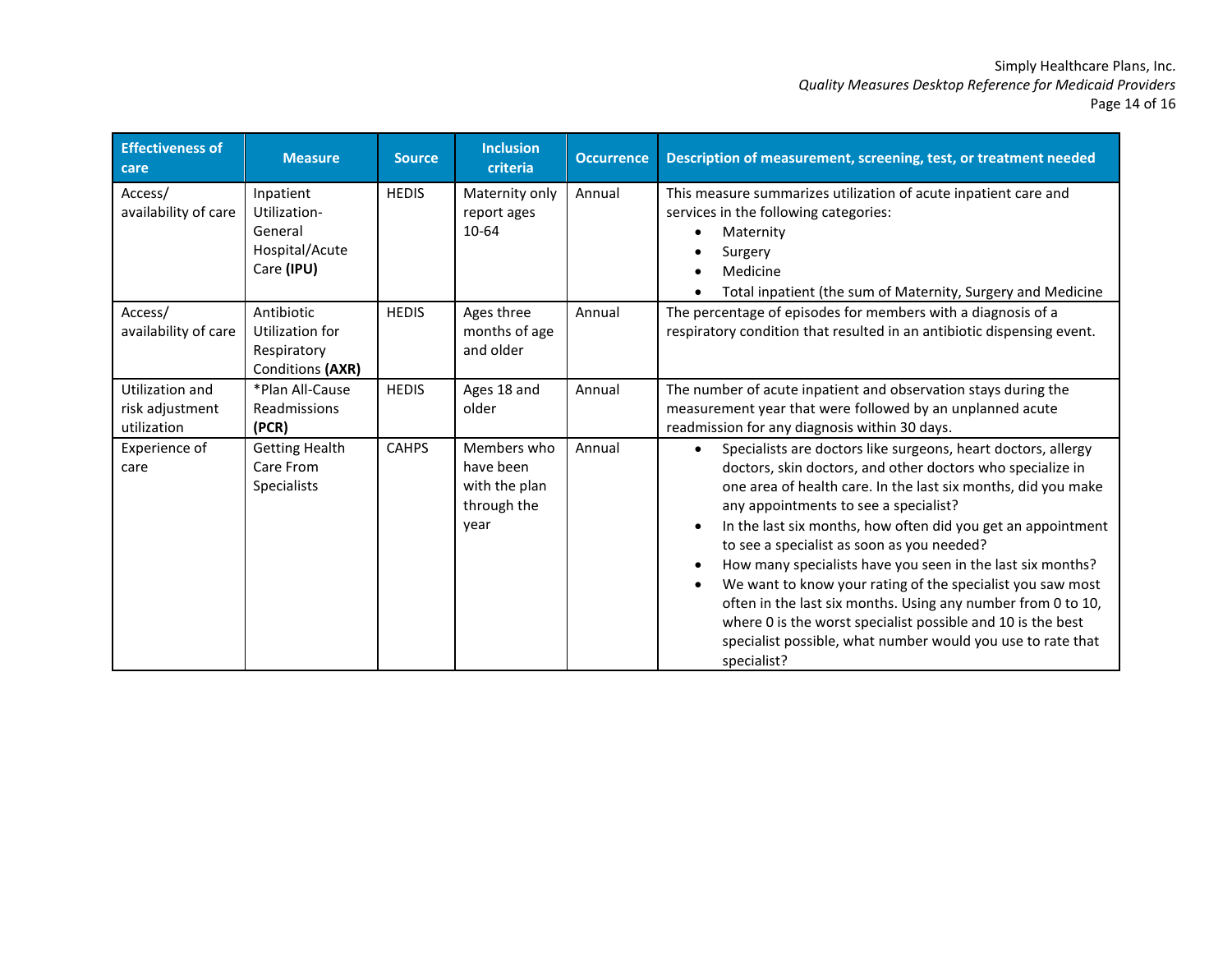| <b>Effectiveness of</b><br>care | <b>Measure</b>               | <b>Source</b> | <b>Inclusion</b><br>criteria                                     | <b>Occurrence</b> | Description of measurement, screening, test, or treatment needed                                                                                                                                                                                                                                                                                                                                                                                                                                                                                                                                                                                                                                                                                                                                                                                                                                                                                                                                                                                                                  |
|---------------------------------|------------------------------|---------------|------------------------------------------------------------------|-------------------|-----------------------------------------------------------------------------------------------------------------------------------------------------------------------------------------------------------------------------------------------------------------------------------------------------------------------------------------------------------------------------------------------------------------------------------------------------------------------------------------------------------------------------------------------------------------------------------------------------------------------------------------------------------------------------------------------------------------------------------------------------------------------------------------------------------------------------------------------------------------------------------------------------------------------------------------------------------------------------------------------------------------------------------------------------------------------------------|
| Experience of<br>care           | Rating of Personal<br>Doctor | <b>CAHPS</b>  | Members who<br>have been<br>with the plan<br>through the<br>year | Annual            | In the last six months, how many times did you visit your<br>$\bullet$<br>personal doctor to get care for yourself?<br>In the last six months, how often did your personal doctor<br>$\bullet$<br>explain things in a way that was easy to understand?<br>In the last six months, how often did your personal doctor<br>listen carefully to you?<br>In the last six months, how often did your personal doctor<br>$\bullet$<br>show respect for what you had to say?<br>In the last six months, how often did your personal doctor<br>spend enough time with you?<br>In the last six months, did you get care from a doctor or<br>$\bullet$<br>other health provider besides your personal doctor?<br>In the last six months, how often did your personal doctor<br>seem informed and up to date about the care you got from<br>these doctors or other health providers?<br>Using any number from 0 to 10, where 0 is the worst health<br>care possible and 10 is the best health care possible, what<br>number would you use to rate your health care in the last six<br>months? |